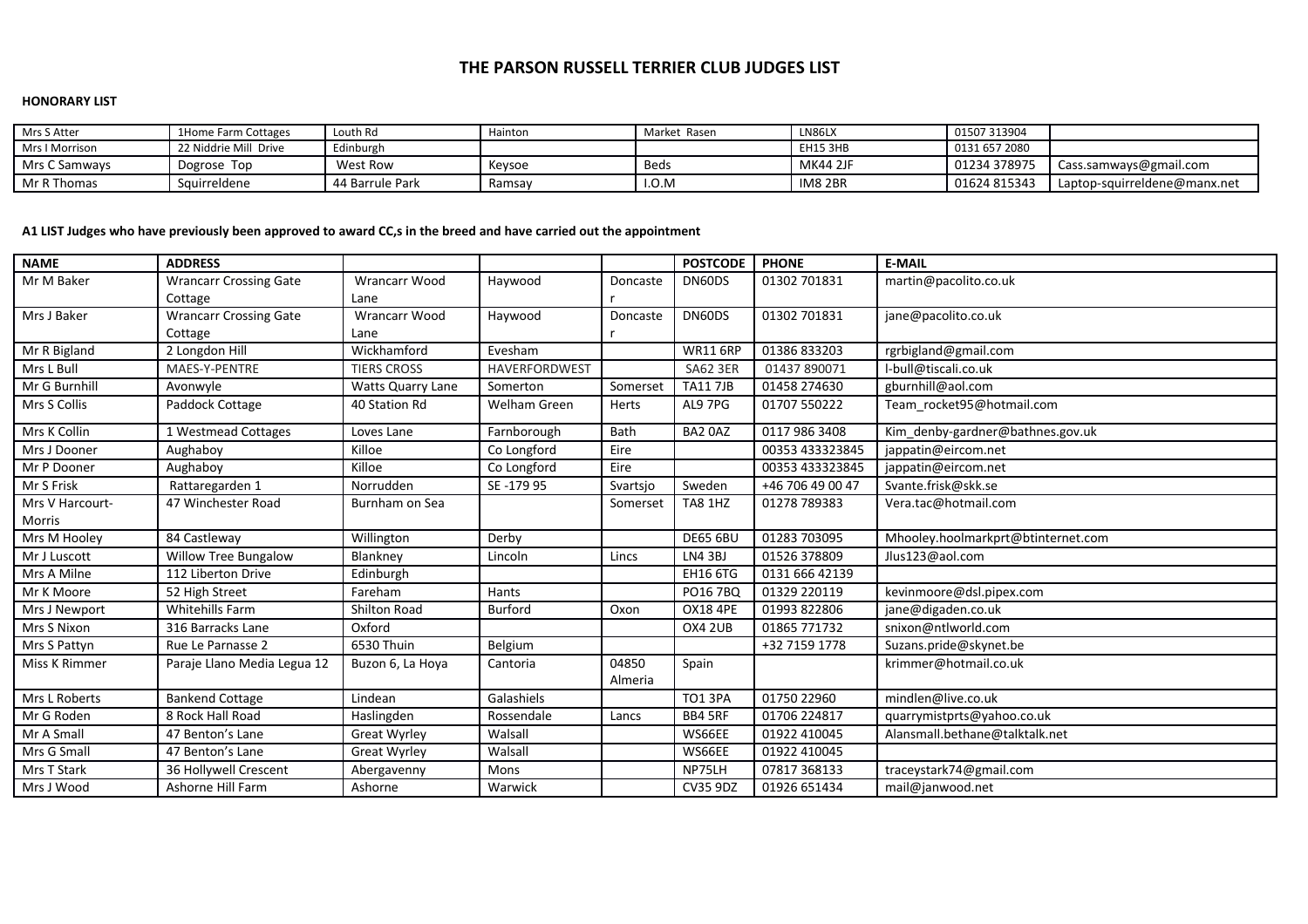#### **A1 LIST NON SPECIALIST**

| Mr B Aubrey         | 12 Cwrt Yr Hen                | <b>Ysgol Tondu</b>   | Bridgend            |               | CF319GE         | 07868 117374  | Brianaubrey123@outlook.com           |
|---------------------|-------------------------------|----------------------|---------------------|---------------|-----------------|---------------|--------------------------------------|
| Miss M Barnett      | 19 Broxfield Bungalows        | Cyncoed              | Cardiff             |               | CF2 6QZ         | 01222 758649  |                                      |
| Mrs M Barrass       | 5 Almond Grove                | South                | W Lothian           |               | <b>EH30 9QN</b> | 0131 331 2904 | gallondean@gmail.com                 |
|                     |                               | Queensferry          |                     |               |                 |               |                                      |
| Miss A Bradley      | Swans Reach                   | 170 Glassmoor        | Whittesley          | Peterborough  | PE5 2LT         | 01733 205386  | montelle@btinternet.com              |
|                     |                               | Bank Rd              |                     |               |                 |               |                                      |
| Mr B Browne Cole    | 10 Guinea Lane                | Fishponds            | Bristol             |               | <b>BS16 2HB</b> | 01179 655431  |                                      |
| Mrs F Chapman King  | Tanglewood, Grantham Rd       | Old Somerby          | Grantham            | Lincs         | <b>NG33 4AB</b> | 01476 578414  | fck20@hotmail.co.uk                  |
| Mr A Cuthbertson    | Wayside Green Lane            | Yarm                 | Cleveland           |               | <b>TS15 9EH</b> | 01642 897474  | ashbrae@hotmail.com                  |
| Mr A Easdon         | Middlegill House              | Moffat               | Dumfries and        | Scotland      | <b>DG10</b>     | 01683 300181  | yakeepeke@tiscali.co.uk              |
|                     |                               |                      | Galloway            |               | 9SW             |               |                                      |
| Mrs N Evans         | Ty-Segur-Bach                 | Eaglesbush           | Neath               |               | <b>SA11 2AN</b> | 01639 636509  |                                      |
|                     |                               | Valley               |                     |               |                 |               |                                      |
| Mr H Gay            | Crookford Kennels             | Jockey Lane          | Retford             | <b>Notts</b>  | <b>DN22 8BN</b> | 01777 838601  | harold@rbt-int.com                   |
| Mrs P Hollings      | Carlton Hall Farm             | Carlton              | Yeadon              | Nr Leeds      | LS19 7BG        | 0113 250 5113 | stephenpatsy@gunaltweimaraners.co.uk |
| Mr D Hunt           | 21 Station Road               | Otford               | Sevenoakes          | Kent          | <b>TN14 5QU</b> | 01959 523870  |                                      |
| Mr R Irving         | Greenfield House              | <b>Banbury Lane</b>  | <b>Kings Sutton</b> | Banbury       | <b>OX17 3RX</b> | 01295 811301  | dandyhow@ksut.fsnet.co.uk            |
| Mr T Johnston       | Crookston Cottage             | Fountainhall         | Galashiels          |               | TD1 2TD         | 01578 760233  |                                      |
| Mr P Jullian        | Lanyons                       | Coombe St            | <b>St Austell</b>   | Cornwall      | <b>PL26 7LL</b> | 01726 882559  | julianpauline@hotmail.com            |
| Mr F Kane           | 71, Coast Road                | Redcar               |                     | N Yorks       | <b>TS10 3RD</b> |               | frank.kane71@btinternet.com          |
| Mr M King           | 24 Rowan Rd                   | Shoal Hill           | Walsall             |               | WS11 1JJ        | 01543 577456  | Max.king@virgin.net                  |
| Mr G Mason          | Glenview                      | Trehafod             | Pontypridd          |               | CF37 2NU        | 01443 682922  | glenhafodnorwich@btopenworld.com     |
| Mr J Mc Ghie        | 32 Castle Wynd Quarter        | Hamilton             | S Lanark            |               | <b>ML37 7XD</b> | 01698 458736  | Jamesmcghie26@yahoo.co.uk            |
| Mr N Merrick        | 11a Beech Tree Rd             | Walsall              | W Mids              |               | WS9 9LS         | 07919 924359  | magicgem@hotmail.co.uk               |
| Mrs Jenny Miller    | Peach Tree Cottage Watling St | Claybrook Parva      | Lutterworth         | Leics         | <b>LE175BE</b>  | 01455 220330  | feorlig@sky.com                      |
| Mrs E Needham       | Heath Farmhouse               | <b>Heath Road</b>    | Warboys             | Huntingdon    | <b>PE28 2UJ</b> | 01487 822557  | Titanium.dogs@icloud.com             |
| Mr M Phillips       | <b>Tower Cottage</b>          | Barby Road           | Rugby               | Warks         | <b>CV22 5QA</b> | 01788 553394  | jaevadogs@aol.co.uk                  |
| Mr C Powell         | 232 Kent Road Woods Est       | Wednesbury           | W Mids              |               | <b>WS10 OSF</b> | 0121 502 4052 | colin@bowtman.co.uk                  |
| Mrs M Reeves        | 19 Elmsdale Road              | Ledbury              |                     | Herefordshire | <b>HR8 2EG</b>  | 01531 631554  | Reeves.baywillow@hotmail.co.uk       |
| Mrs Z Thorn Andrews | Drakesleat                    | <b>Bestmans Lane</b> | Kempsey             | Worcester     | WR5 3PZ         | 01905 820720  | zenadrakesleat@btinternet.com        |
| Mr M Vickers        | 19 Mosley Road                | Burnley              | Lancs               |               | <b>BB11 2RG</b> | 01282 428706  |                                      |
| Mr M Walshaw        | Northridge Marske Lane        | Skelton              | Saltburn by         | Cleveland     | <b>TS12 2HA</b> | 01287 652860  | mwalshaw.janmark@gmail.com           |
|                     |                               |                      | the Sea             |               |                 |               |                                      |
| Mr P Wilkinson      | 6 Greenwood Road              | West Bromwich        | W Mids              |               | <b>B71 2AL</b>  | 0121 502 4115 | pwterriers@gmail.com                 |
| Mr R Wright         | Brackenmoor                   | East Ferry Rd        | Laughton            | Gainsborough  | DN21 3QB        | 01427 628144  | rogerwright@rotella.freeserve.co.uk  |

**A3 List Judges who are recommended by the Breed Club as being suitable to award CC's in the Breed, but not yet approved by the KC for inclusion on the A2 List** 

### **Breed Specialst**

| Mrs A Hughes | Cosy Kennels | Scours Lane | Tilehurst | Reading    | <b>RG30 6AX</b> | 01189 431500 | ruffntuffterrier@live.co.uk |
|--------------|--------------|-------------|-----------|------------|-----------------|--------------|-----------------------------|
| Mrs K Smith  |              |             |           | Derbyshire |                 | 07962 254226 | alncroftprt@gmail.com       |
| Mr M Smith   |              |             |           | Derbyshire |                 | 07958 715856 | alncroftprt@gmail.com       |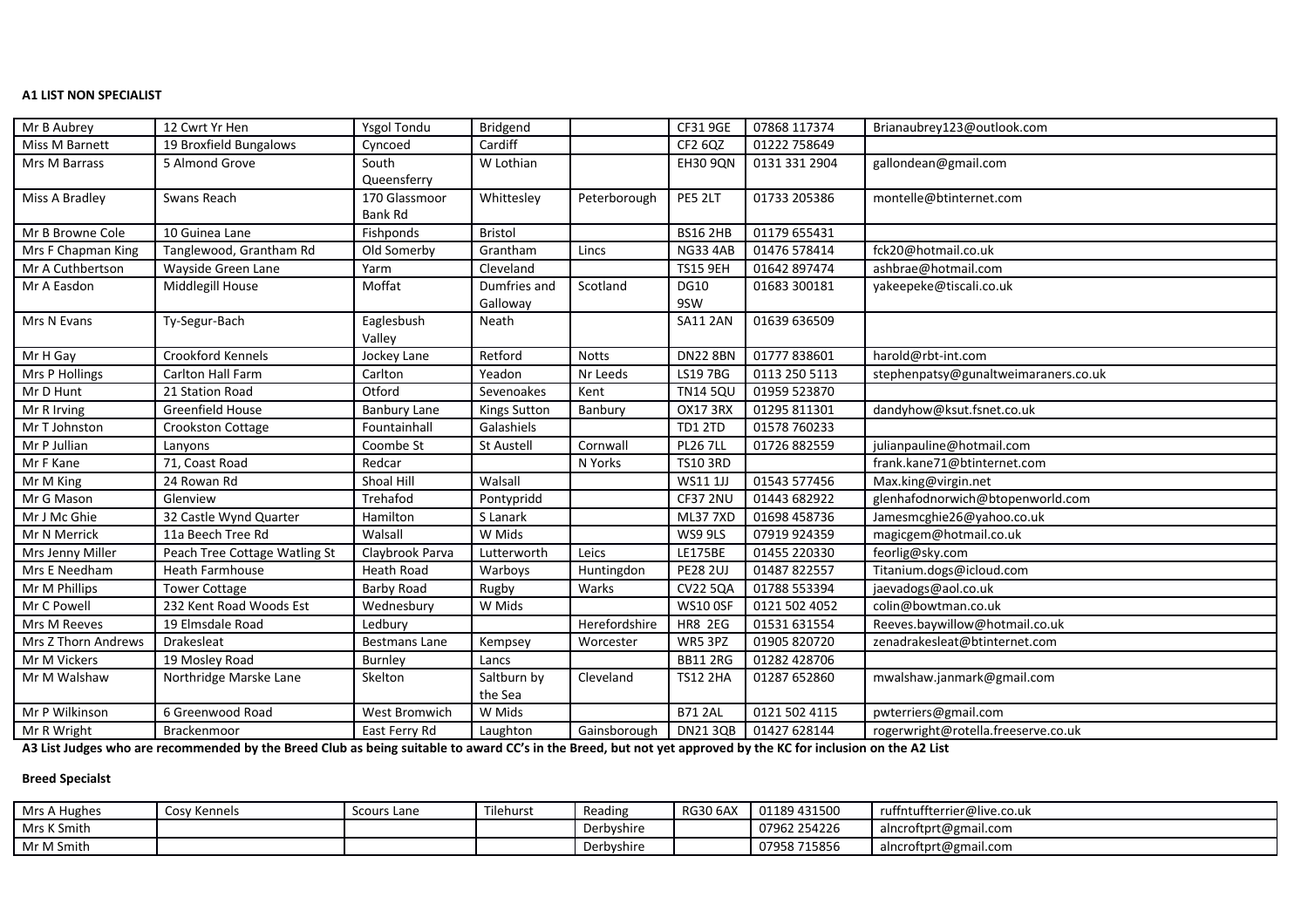### **A3 Non Specialist**

| l Mrs B Brown      | 237 Biggar Road      | Newarhill          | Motherwell  | Lanark        | ML1 5LX   | 01698 860714             | ralindi@btinternet.com     |
|--------------------|----------------------|--------------------|-------------|---------------|-----------|--------------------------|----------------------------|
| Mr P Eardley       | 75 Thomas More House | Barbican           |             | London        | EC2Y 8BT  | 07908 483732             | paul.eardley@debenhams.com |
| Mrs G Ginty-Davies | Brook House          | Edvin Loach        | Bromvard    | Herefordshire | l HR7 4PW | 01885482404              | jintybrook@yahoo.co.uk     |
| l Mr E Mate Duran  | ∴/ Joan Fuster 5H    | Pta 12             | 03700 Denia | Alicante      | Spain     | +34 608194751            | enriquemateduran@yahoo.es  |
| Miss N Spencer     | Wood View            | 9 Bransfield Close | Wigan       | Lancs         |           | U WN3 5NW   01942 497463 | bannonbrig@gmail.com       |

## **B LIST Judges who have been approved by the Breed Club to judge at shows without CC's or Open Shows**

| <b>NAME</b>           | <b>ADDRESS</b>   |                       |                |              | <b>POSTCODE</b> | <b>PHONE</b>  | <b>E MAIL</b>                    |
|-----------------------|------------------|-----------------------|----------------|--------------|-----------------|---------------|----------------------------------|
| Mr G Blair            | 3 Princes Close  | Eton Wick             | Windsor        | Berkshire    | SL4 6LZ         | 01753 865366  | boilers@etonwick.net             |
| Miss R Blair          | 3 Princes Close  | Eton Wick             | Windsor        | Berkshire    | SL4 6LZ         | 01753 865366  | rebeccablair@rebeccablair.co.uk  |
| Dr S Broadberry *     | North Lodge Farm | Winkburn              | Newark         | Notts        | <b>NG22 8PL</b> | 0787 539030   | ratscallionterrier@hotmail.co.uk |
| Mrs J Bowden          | Oatlands         | Cobbaton              | Chittlehampton | Devon        | <b>EX37 9RZ</b> | 01822 613857  | Jen.bowden@btopenworld.com       |
| Mrs R Copping         | 70 Lowood Lane   | Birstall              | <b>Batley</b>  | W Yorks      | <b>WF17 9DL</b> | 01924 477604  | rutaaroparsons@yahoo.co.uk       |
| Miss S Kannangara *   | 21 Stanhope Road | Gedling               | <b>Notts</b>   |              | NG4 4HN         | 0115 956 0670 | gladysandsusan@hotmail.co.uk     |
| Mr P McCluskey        | 1 Lampacre Road  | Edinburgh             |                |              | <b>EH12 7HU</b> |               | philip.mccluskey@hotmail.com     |
| Mr A Minett           | 62 Forest Road   | Annesley              | Kirkby in      | <b>Notts</b> | <b>NG17 9BJ</b> | 01623 484698  | Anthony.minett@ntlworld.com      |
|                       |                  | Woodhouse             | Ashfield       |              |                 |               |                                  |
| Mrs J Young           | Pocknave Farm    | <b>Carnell Estate</b> | Kilmarnock     |              | KA1 5JT         | 07578 687768  | chadbrook6@gmail.com             |
| <b>NON SPECIALIST</b> |                  |                       |                |              |                 |               |                                  |

| Mr A Allcock MBE | <b>Meadow View</b>               | Castlett Street        | <b>Guiting Power</b> | Gloucs             | <b>GL54 5US</b> | 01451 850486  | sleepywold@outlook.com            |
|------------------|----------------------------------|------------------------|----------------------|--------------------|-----------------|---------------|-----------------------------------|
| Mrs K Aspin      | Scarthwaite                      | 181 Pleckgate<br>Lane  | Blackburn            | Lancs              | BB18QR          | 07805 076156  |                                   |
| Mrs V Atkinson   | The Old Institute, Primrose Hill | Newfield               | Bishop<br>Auckland   | Durham             | <b>DL14 8BQ</b> | 07730 310038  | valerie.l.atkinson@btinternet.com |
| Mr K Baldwin     | The Meadows                      | Gerrards Lane          | Liverpool            | Merseyside         | L26 4XA         |               | k9nightstorm@btinternet.com       |
| Mr K Bartlett *  | 60 Colonail Hurst Ave            | <b>Braintree</b>       | Essex                |                    | CM7 5PX         | 01376 344760  | Ken.bartlett44@gmail.com          |
| Mr B Blackley    | 54 Victoria Road                 | Tuebrook               | Liverpool            |                    | L13 8AW         | 0151 226 3801 | vaevictisterrier@hotmail.com      |
| Ms F Freer       | <b>Butterbank House</b>          | <b>Butterbank Lane</b> | Stafford             |                    | ST18 9LN        |               | felicityfreer@gmail.com           |
| Mrs S Goodwin *  | Spitewinter Kennels              | Low Road               | Clowne               | Chesterfield       | S43 4LQ         | 01246 811412  | spitewinterslg@outlook.com        |
| Mr D Lee         | 31 Bailey Avenue                 | Hockley                | Tamworth             | <b>Staffs</b>      | <b>B77 5ND</b>  | 01827 707758  | socksdown1@virginmedia.com        |
| Mrs S Monaghan   | Gruss Gott                       | 31 Rise Park Road      | <b>Rise Park</b>     | Nottingham         | NG5 5BN         | 01159 278415  | sylvmn@btinternet.com             |
| Mr M Ord         | 16 Chesters Avenue               | Humshaugh              | Hexham               |                    | <b>NE46 4BF</b> | 01434 689072  | mark ord@sky.com                  |
| Mr M Oxley       | 667 Manchester Road              | Crosspool              | Sheffield            |                    | S10 5PR         | 0114 2303949  | digelsa@outlook.com               |
| Mrs N Patterson  | Eikal House                      | 1 Kersland Road        | Glengarnock          | N Ayreshire        | <b>KA14 3BA</b> | 01505 682680  | Nicky @it4dogs.com                |
| Mr T Rowe        | 26 Lanhydrock Road               | St Judes               | Plymouth             |                    | PL4 9DL         | 01752 267511  | j.rowe511@btinternet.com          |
| Miss F Snook     | Moorledge Farm                   | Chew Magna             | Bristol              |                    | <b>BS40 8TL</b> | 01275332652   | James_glyn@btconnect.com          |
| Mrs G Thomas     | The Orchard                      | The Lane               | Walberton            | <b>West Sussex</b> | <b>BN18 OPS</b> | 01243 558842  | gillwsthomas32@gmail.com          |